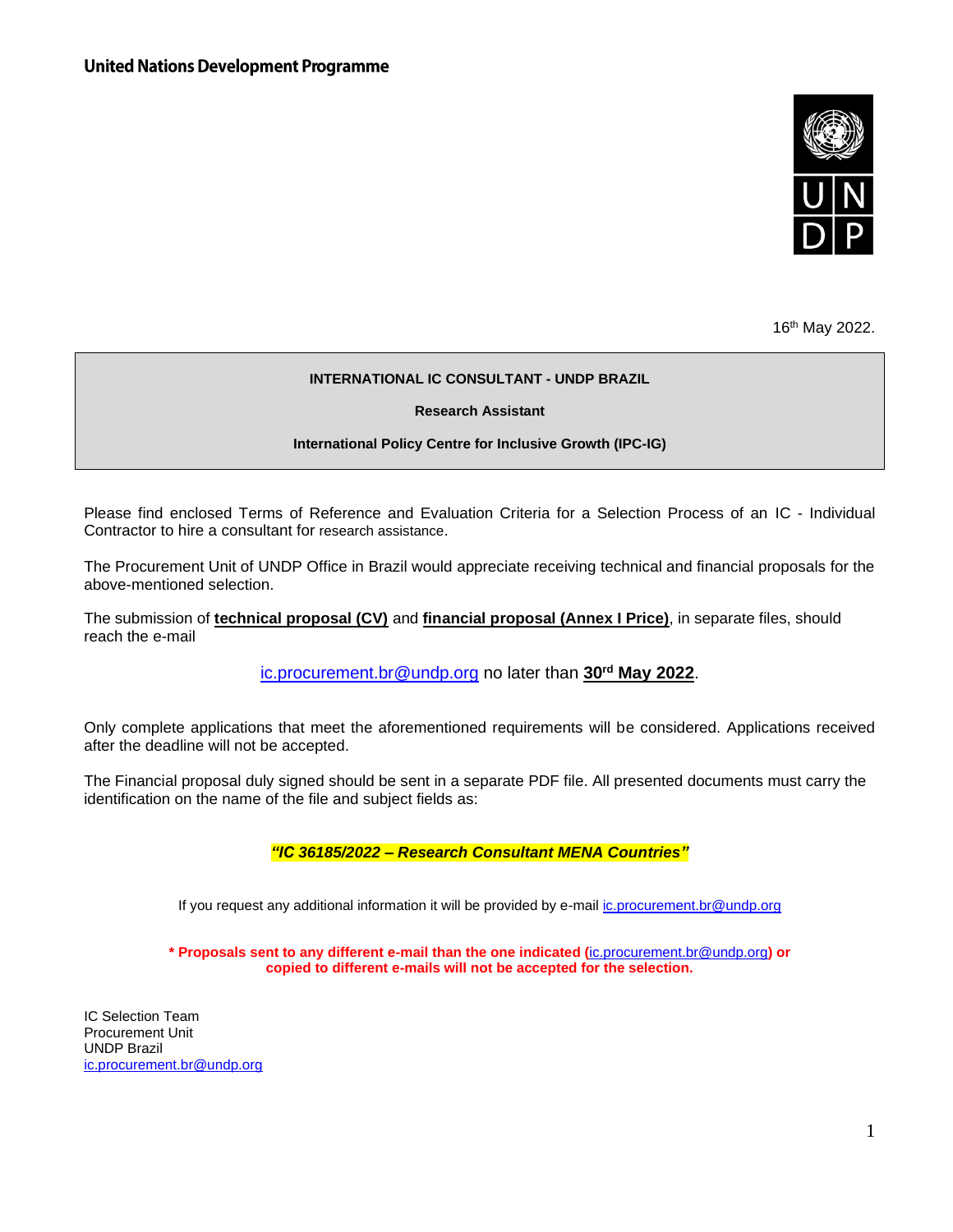

**Annex I** 

# **OFFEROR'S LETTER TO UNDP CONFIRMING INTEREST AND AVAILABILITY FOR THE INDIVIDUAL CONTRACTOR (IC) ASSIGNMENT**

**Ref:** *"IC 36185/2022 – Research Consultant MENA Countries"*

Date

Sra.

Katyna Argueta – Representante Residente Programa das Nações Unidas para o Desenvolvimento – PNUD Setor de Embaixadas Norte (SEN) Quadra 802 – Conjunto C – Lote 17 CEP 70800-400 – Brasília, DF

Dear Sir/Madam :

I hereby declare that :

- a) I have read, understood and hereby accept the Terms of Reference describing the duties and responsibilities of [ *indicate title of assignment*] under the [*state project title*];
- b) I have also read, understood and hereby accept UNDP's General Conditions of Contract for the Services of the Individual Contractors;
- c) I hereby propose my services and I confirm my interest in performing the assignment through the submission of my CV or Personal History Form (P11) which I have duly signed and attached hereto as Annex 1;
- d) In compliance with the requirements of the Terms of Reference, I hereby confirm that I am available for the entire duration of the assignment, and I shall perform the services in the manner described in my proposed approach/methodology which I have attached hereto as Annex 3 [delete this item if the TOR does not require submission of this document];

e) I hereby

propose to complete the services based on the following payment rate : *[pls. check the box corresponding to the preferred option]:*



An all-inclusive daily fee of [*state amount in words and in numbers indicating currency]*

 <sup>A</sup> total lump sum of [*state amount in words and in numbers, indicating exact currency]*, payable in the manner described in the Terms of Reference.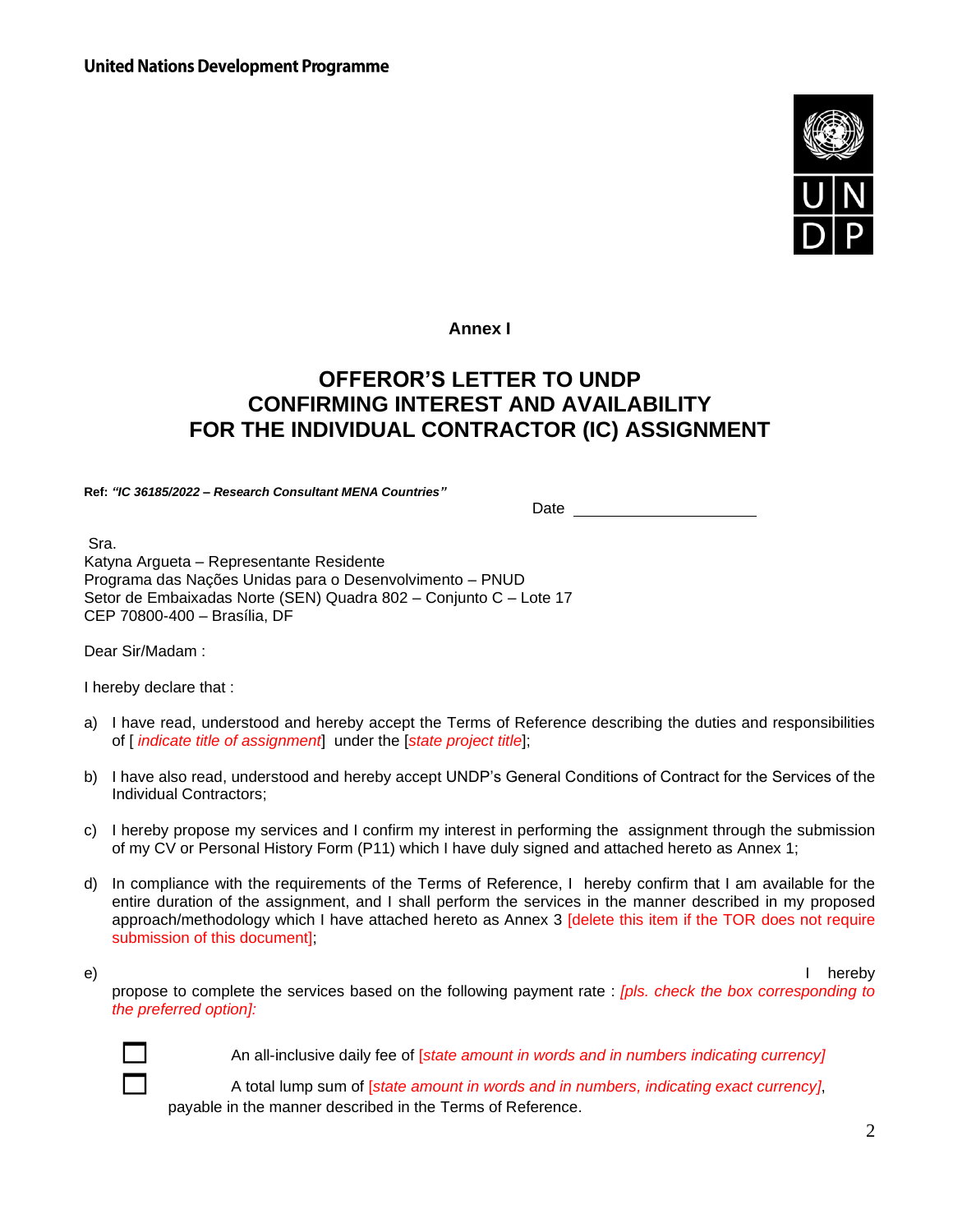

| f) | For<br>your<br>evaluation, the breakdown of the abovementioned all-inclusive amount is attached hereto as Annex 2;                                                                                                                                                                                         |
|----|------------------------------------------------------------------------------------------------------------------------------------------------------------------------------------------------------------------------------------------------------------------------------------------------------------|
| g) | recognize that the payment of the abovementioned amounts due to me shall be based on my delivery of<br>outputs within the timeframe specified in the TOR, which shall be subject to UNDP's review, acceptance and<br>payment certification procedures;                                                     |
| h) | This offer<br>shall remain valid for a total period of ____________ days [minimum of 90 days] after the submission deadline;                                                                                                                                                                               |
| i) | confirm<br>that I have no first degree relative (mother, father, son, daughter, spouse/partner, brother or sister) currently<br>employed with any UN agency or office [disclose the name of the relative, the UN office employing the relative,<br>and the relationship if, any such relationship exists]; |
| j) | lf<br>am<br>selected for this assignment, I shall <i>[pls. check the appropriate box]</i> :                                                                                                                                                                                                                |
|    | Sign an Individual Contract with UNDP;                                                                                                                                                                                                                                                                     |
|    | Request my employer <i>[state name of company/organization/institution]</i> to sign with UNDP<br>a Reimbursable Loan Agreement (RLA), for and on my behalf. The contact person and details of my                                                                                                           |
|    | employer for this purpose are as follows:                                                                                                                                                                                                                                                                  |

At the time of this submission, I have no active Individual Contract or any form of engagement with any Business Unit of UNDP;

I am currently engaged with UNDP and/or other entities for the following work :

| Assignment | <b>Contract Type</b> | <b>UNDP Business</b><br>Unit / Name of<br><b>Institution/Company</b> | <b>Contract</b><br><b>Duration</b> | <b>Contract</b><br><b>Amount</b> |
|------------|----------------------|----------------------------------------------------------------------|------------------------------------|----------------------------------|
|            |                      |                                                                      |                                    |                                  |
|            |                      |                                                                      |                                    |                                  |
|            |                      |                                                                      |                                    |                                  |
|            |                      |                                                                      |                                    |                                  |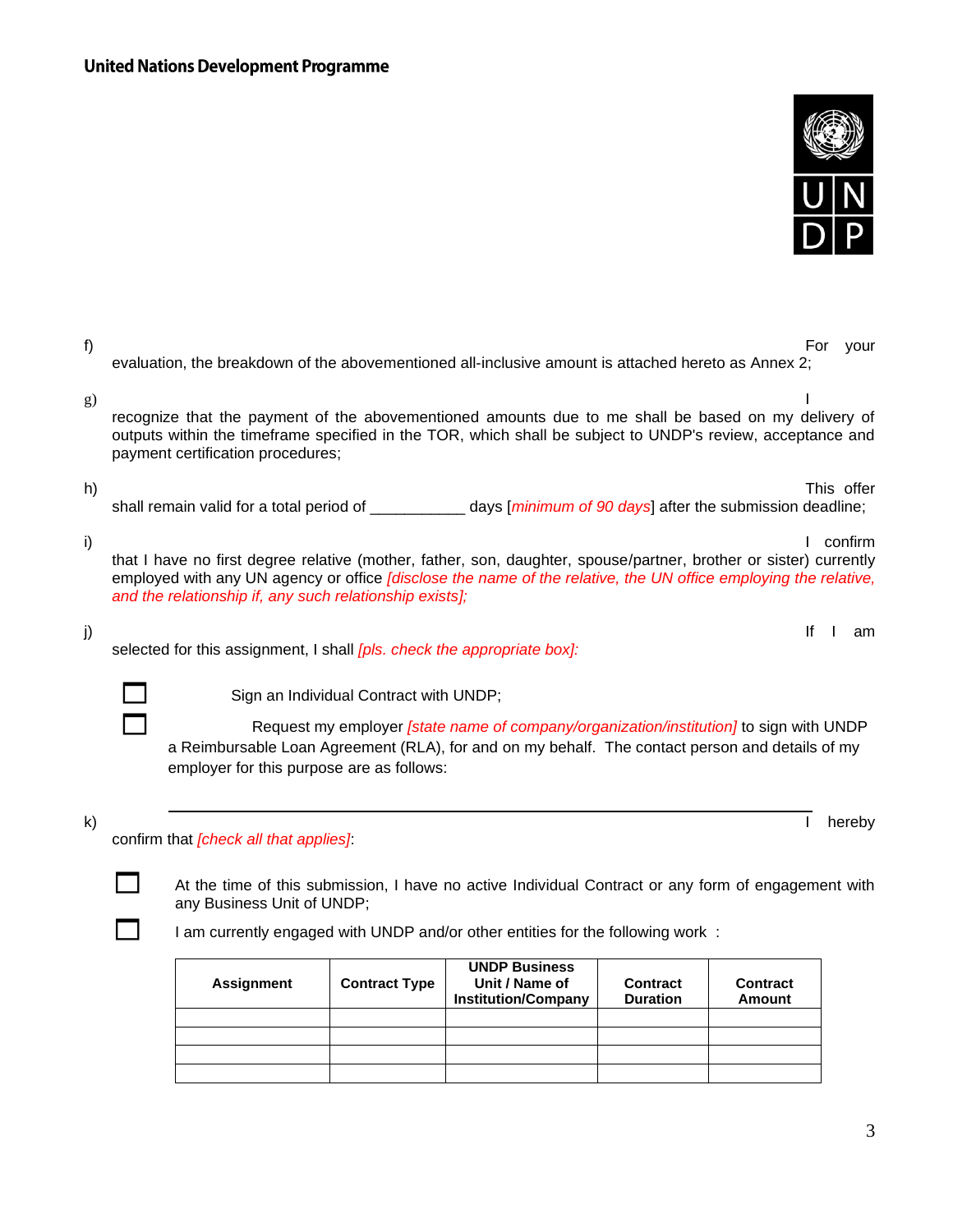

 I am also anticipating conclusion of the following work from UNDP and/or other entities for which <sup>I</sup> have submitted a proposal :

| Assignment | <b>Contract Type</b> | Name of<br>Institution/<br>Company | <b>Contract</b><br><b>Duration</b> | <b>Contract</b><br><b>Amount</b> |
|------------|----------------------|------------------------------------|------------------------------------|----------------------------------|
|            |                      |                                    |                                    |                                  |
|            |                      |                                    |                                    |                                  |
|            |                      |                                    |                                    |                                  |
|            |                      |                                    |                                    |                                  |

l) I fully

understand and recognize that UNDP is not bound to accept this proposal, and I also understand and accept that I shall bear all costs associated with its preparation and submission and that UNDP will in no case be responsible or liable for those costs, regardless of the conduct or outcome of the selection process.

m) *If you are a former staff member of the United Nations recently separated, pls. add this section to your letter:* I hereby confirm that I have complied with the minimum break in service required before I can be eligible for an Individual Contract.

n) I also fully understand that, if I am engaged as an Individual Contractor, I have no expectations nor entitlements whatsoever to be re-instated or re-employed as a staff member.

Full Name and Signature: The Signature of the Signature of the Signature of the Signature of the Signature of the Signature of the Signature of the Signature of the Signature of the Signature of the Signature of the Signat

**Annexes** *[pls. check all that applies]***:**

CV or Duly signed P11 Form

Breakdown of Costs Supporting the Final All-Inclusive Price as per Template

Brief Description of Approach to Work (if required by the TOR)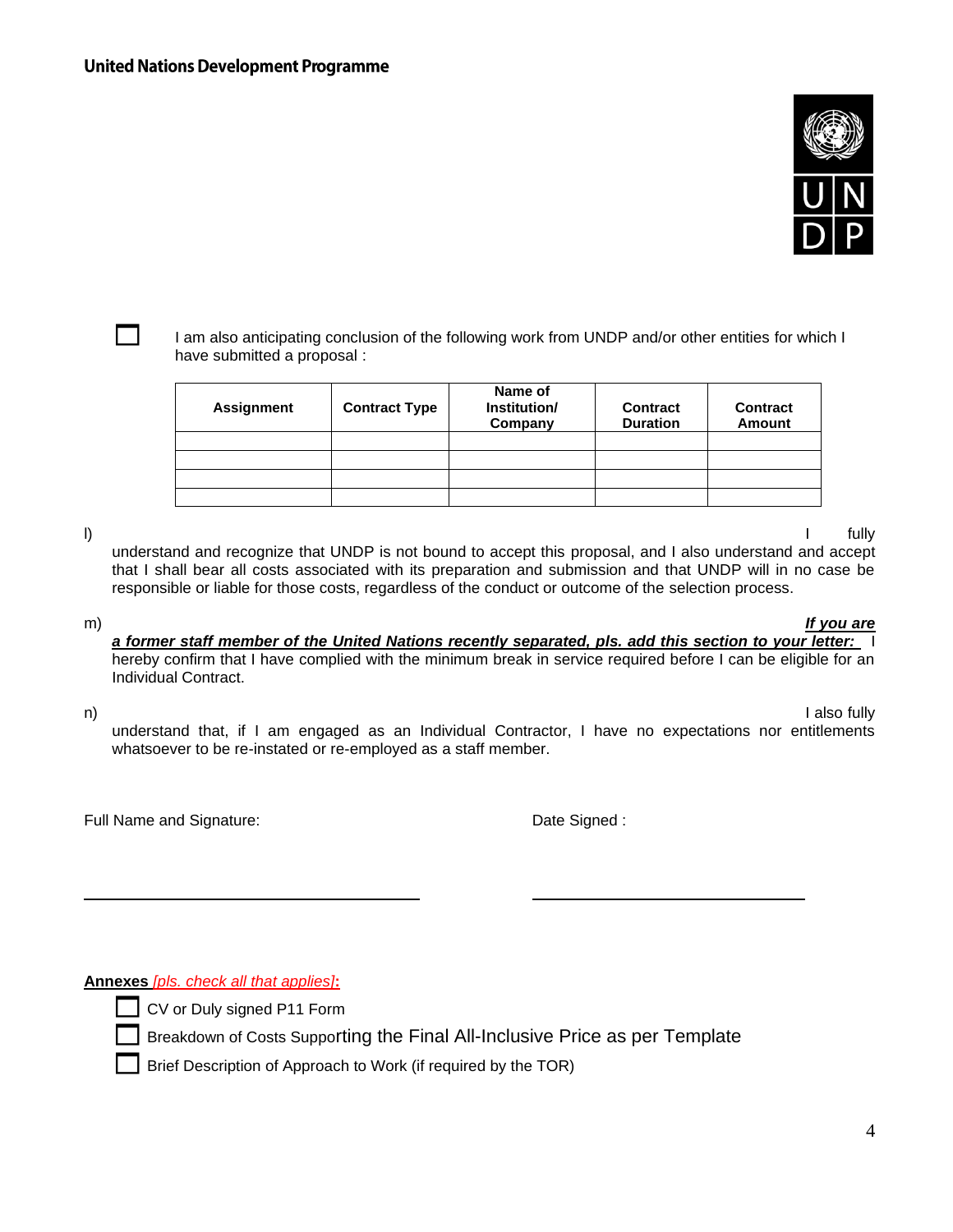

# **BREAKDOWN OF COSTS SUPPORTING THE ALL-INCLUSIVE FINANCIAL PROPOSAL**

# A. **Breakdown of Cost by Components:**

| <b>Cost Components</b>     | Unit<br>Cost | Quantity | <b>Total Rate for the</b><br><b>Contract Duration</b> |
|----------------------------|--------------|----------|-------------------------------------------------------|
| <b>Personnel Costs</b>     |              | 60 days  |                                                       |
|                            |              |          |                                                       |
| <b>Professional Fees</b>   |              |          |                                                       |
| Life Insurance             |              |          |                                                       |
| <b>Medical Insurance</b>   |              |          |                                                       |
| Communications             |              |          |                                                       |
| <b>Land Transportation</b> |              |          |                                                       |
| Others (pls. specify)      |              |          |                                                       |
|                            |              |          |                                                       |
|                            |              |          |                                                       |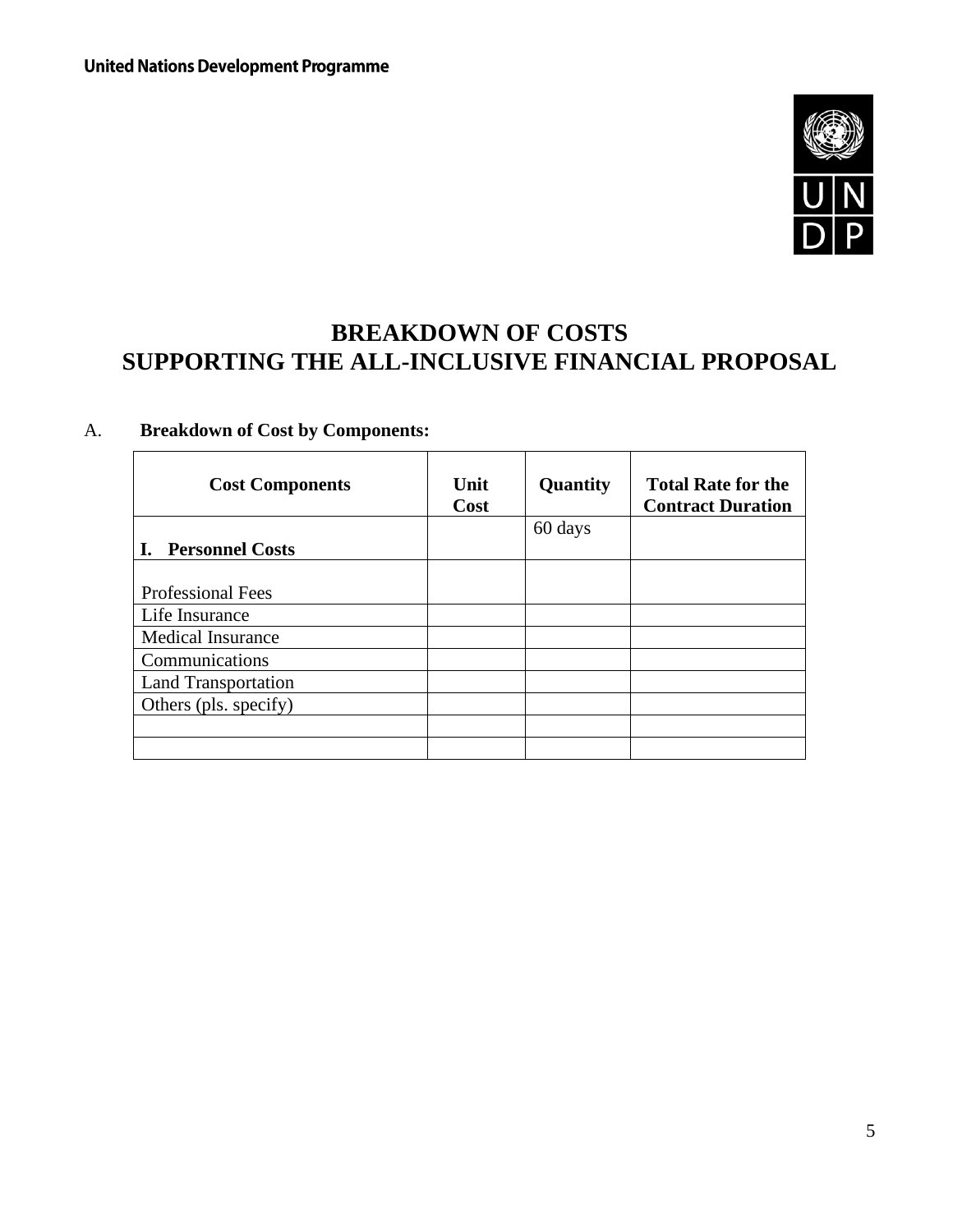

# B. **Breakdown of Cost by Deliverables\***

| <b>Deliverables</b><br>[list them as referred to<br>in the TOR] | <b>Percentage of Total Price</b><br>(Weight for payment) | Amount |
|-----------------------------------------------------------------|----------------------------------------------------------|--------|
| Deliverable 1                                                   | 50                                                       |        |
| Deliverable 2                                                   | 50                                                       |        |
| Total                                                           | 100%                                                     |        |

*\*Basis for payment tranches*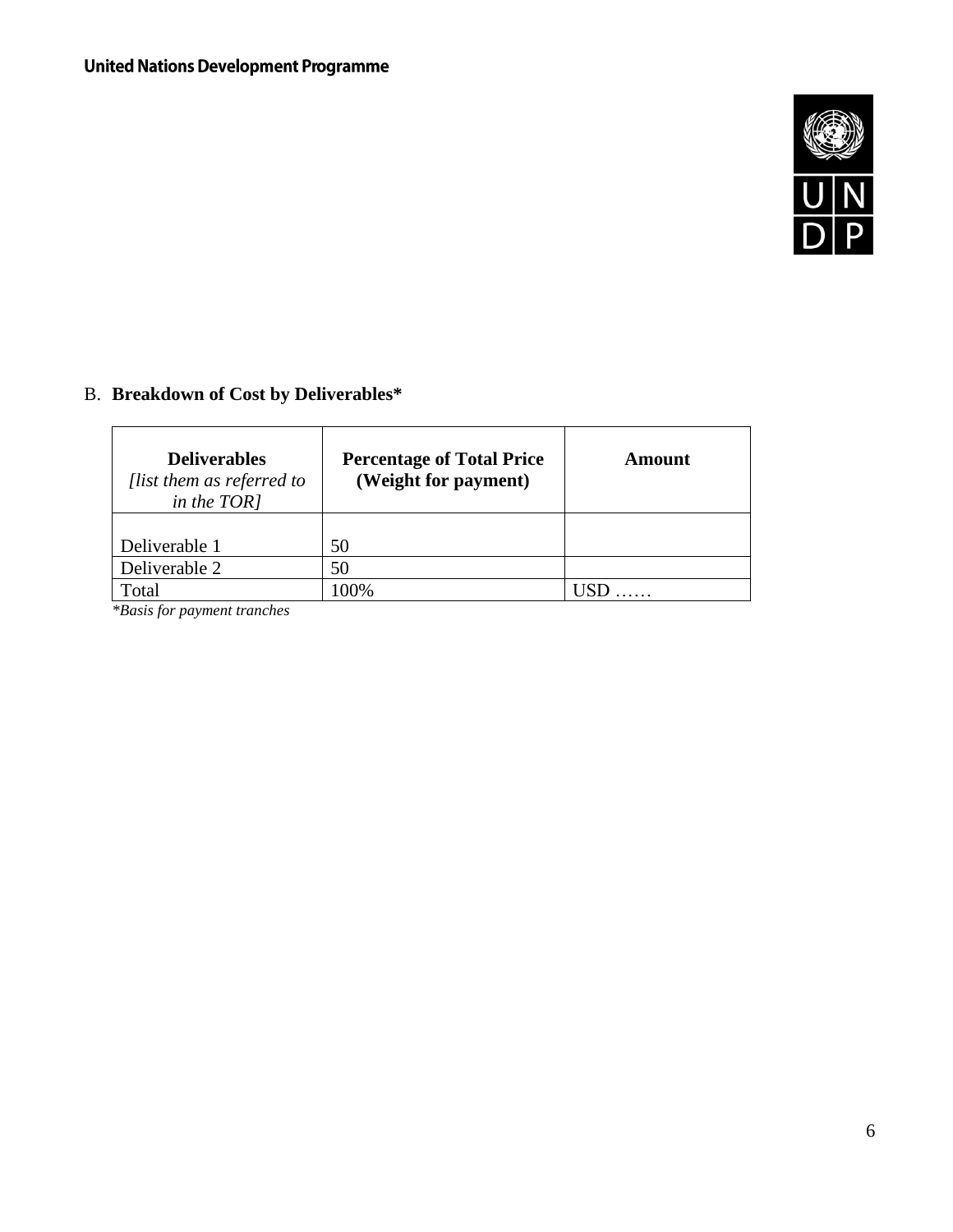

**Annex II - Terms of Reference (ToR)** 

**RC 36185**

# **UNDP BRAZIL**

#### **Research consultant to provide specialized quantitative analysis of selected MENA countries´ social assistance beneficiary (and applicants) data**

# **The International Policy Centre for Inclusive Growth (IPC-IG)**

## **1. Background**

The International Policy Centre for Inclusive Growth (IPC-IG) is a joint project of the United Nations Development Programme and the Brazilian Government. The main objectives of the Centre are to contribute applied researchbased policy recommendations for inclusive growth and to facilitate South-South exchange and learning on key development issues. Toward these ends, the IPC-IG not only conducts research but also organizes thematic workshops, policy training seminars, advisory and programme evaluation missions for requesting countries, and hosts resident researchers. The Centre regularly publishes Working Papers, issues of Policy in Focus, Policy Research Briefs and One Pagers to encourage policy debate and dissemination of knowledge.

The main thematic areas of focus for the IPC-IG are social protection, poverty reduction policies, inclusive growth and sustainable development.

#### **2. Objective**

The IPC-IG is supporting UN ESCWA in the elaboration of up to 2 reports analyzing social registry data of up to two ESCWA member states (most likely Jordan and Kuwait). Based on the actual member states' request (to be communicated by ESCWA) the analyses can include at least three of the four following analytical elements:

- o *Profiling Beneficiaries***:** The analysis identifies and visualizes characteristics that are found to be common among subgroups of beneficiaries. These beneficiaries therefore can be grouped into *clusters* of common characteristics. Eventually, specific policies and interventions can be tailored in support of each cluster. The clustering based on common characteristics enables policymakers to understand a) which beneficiaries are likely to benefit most from the programme, b) what are the needs of those who benefit less, and c) how to create policies that use programme resources more efficiently.
- o *Targeting Analytics***:** Social assistance "targeting" formulas like those applied in Proxy Means Tests (PMT) are frequently quite complex and administratively costly to apply. The Targeting Analytics dimension of the SPP-RAF analysis allows policymakers to identify and eliminate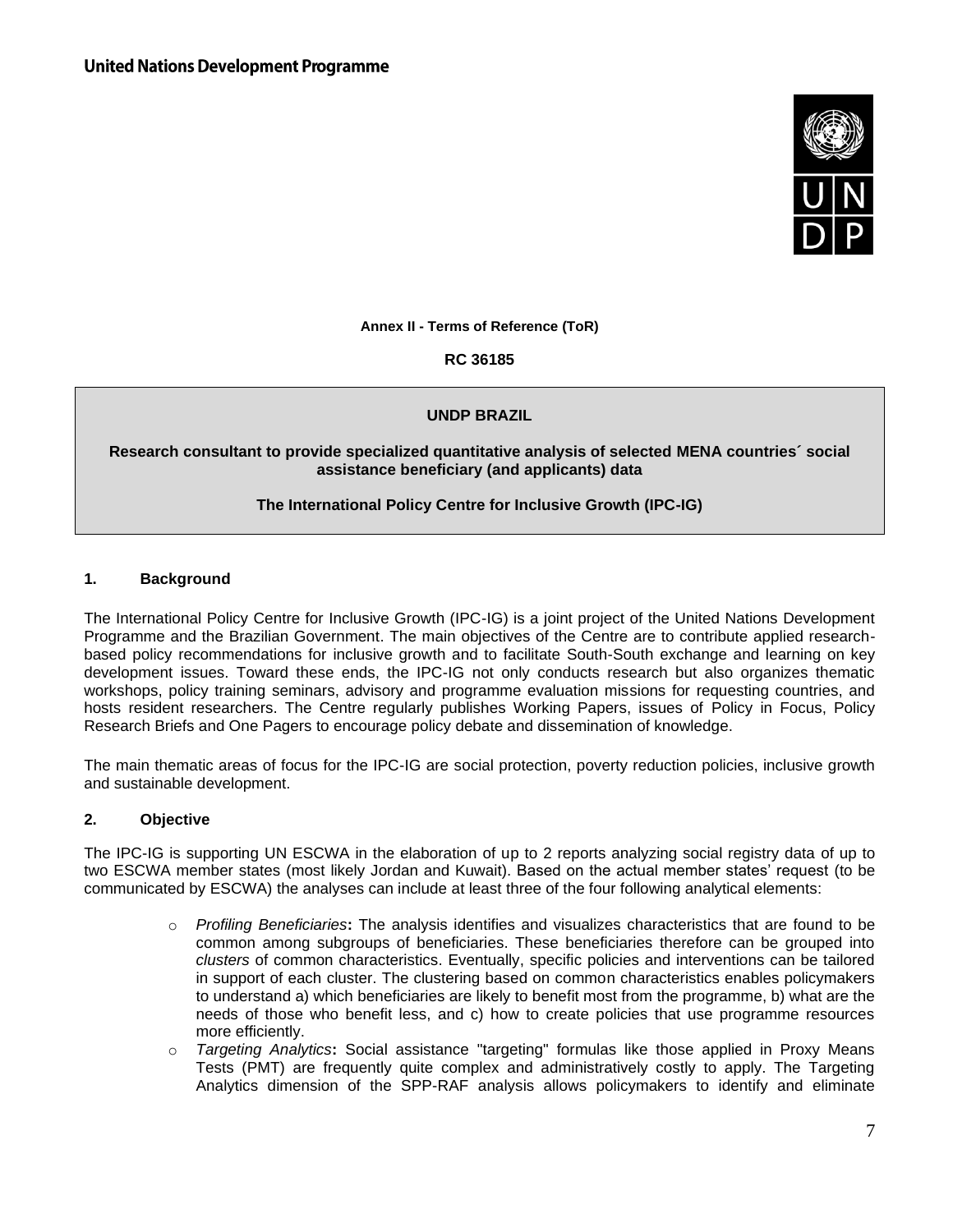

redundant variables e.g. from beneficiary recertification process – while maintaining accuracy of the targeting – and thereby to reduce data collection and processing costs.

- o *Coverage Evaluation***:** Enrolling non-eligible beneficiaries (inclusion error) and excluding eligible candidates (exclusion error) lead to ineffective resource allocation and undermine the legitimacy of social assistance programmes. The SPP-RAF's R-based Coverage Evaluation component enables policymakers to rapidly identify these errors as well as those beneficiaries, whose combination of selection characteristics differs from the regular pattern, which may indicate an issue with the data collection process.
- o *Beneficiary Evaluation*: Social assistance programmes ideally prepare beneficiaries to graduate out of poverty and thereby exit the programme. The Beneficiary Evaluation element guides policymakers to detect the underlying factors that enable beneficiaries to graduate from the programme. These insights help policymakers to adjust the programme in ways – for example by providing complementary support measures – that facilitates beneficiaries' out-of-graduation. By identifying main "tracking variables" and following beneficiaries' status over time as they evolve through the programme, it is possible to determine if the individuals are benefitting from the programme in ways that consolidate their livelihoods.

These reports will be presented (in-person, travel authorization allowing) to the member states.

Based on the above, the **IPC-IG is looking for a consultant** to produce the reports and present them to the ESCWA members states.

#### **2. Scope of Work**

In line with the above-described objectives, the candidate will provide the following services:

- **Analyse social registry data** of up to two ESCWA member states´ (most likely Jordan and Kuwait) **on at least three of the following four analytical elements**: (i) Profiling Beneficiaries, (ii) Targeting Analytics, (iii) Coverage Evaluation, (iv) Beneficiary Evaluation (depending on member states´ requests). Note: The analyses must be conducted individually for the respective data/Social Assistance programmes, using a statistical software;
- **Produce an outline for the 2 reports based on preliminary data analysis;**
- **Elaborate up to 2 reports based on data analysis (see above);**
- **Review reports based on IPC-IG team´s and ESCWA´s comments** ;
- **Prepare** a **summary presentation** for the the reports
- **Present summary presentation** to government officials of ESCWA member states (in person all travel costs will be covered by ESCWA);
- **Liaise with IPC-IG and/or ESCWA** as needed;
- **3. Expected Outputs and Deliverables (Products)**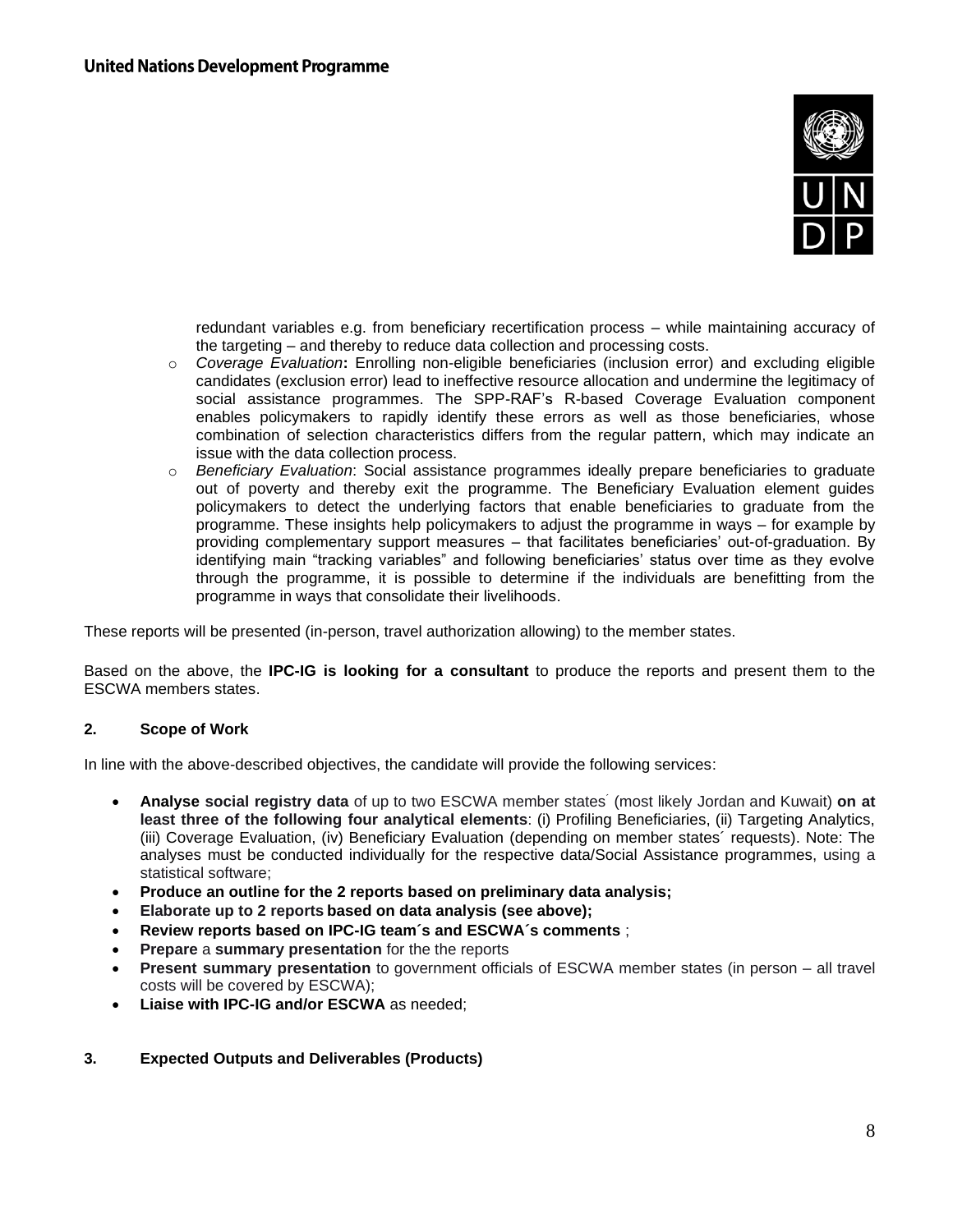

The candidate will receive the payments for the deliverables upon delivery and approval of due products, according to the timetable of the expected outputs and deliverables detailed below:

| <b>Deliverables</b> | <b>Description</b>                                                                                                                                                                                                                                                                                                                                         | <b>Delivery Dates</b>      | <b>Payment</b> |
|---------------------|------------------------------------------------------------------------------------------------------------------------------------------------------------------------------------------------------------------------------------------------------------------------------------------------------------------------------------------------------------|----------------------------|----------------|
|                     | Product 1: Report 1 and summary PPT presentation,<br>based on analysis of social registry data of 1 ESCWA<br>member state with at least three of the following four<br>analytical elements: (i) Profiling Beneficiaries, (ii)<br>Targeting Analytics, (iii) Coverage Evaluation, (iv)<br>Beneficiary Evaluation (depending on member states'<br>requests). | 20 days after<br>signature | 50%            |
| $\mathcal{P}$       | Product 2: Report 2 and summary PPT presentation,<br>based on analysis of social registry data of 1 ESCWA<br>member state with at least three of the following four<br>analytical elements: (i) Profiling Beneficiaries, (ii)<br>Targeting Analytics, (iii) Coverage Evaluation, (iv)<br>Beneficiary Evaluation (depending on member states'<br>requests). | 40 days after<br>signature | 50%            |

NOTE: In the case of impossibility to deliver any product or information (partial or total) for reasons outside the consultant`s direct control, they shall be required to present a justification for the actions undertaken and propose solutions. The product can be paid for if the IPC-IG/UNDP considers the justifications and actions taken as pertinent and valid. In case the product is not considered satisfactory based on the criteria outlined in this ToR, only a partial payment will be made reflecting the partial delivery or a partial approval from IPC-IG. Deadlines for the submission of the products detailed above may be changed, provided that this has been previously authorized by the IPC-IG/UNDP and agreed upon with the consultant. The IPC-IG/UNDP will have twenty (20) business days from the delivery date of the products to assess and approve them.

The final contents of the products of this Consultancy are intended to support and guide the work of the employees of the IPG-IG and other stakeholders on Technical Cooperation between Developing Countries. Therefore, products should always be delivered in their finalised form for publication and distribution through electronic means.

# **4. Minimum qualifications required**

4.1) Academic Training: PhD degree in Political Science, International Relations, Public Policy, Development Studies, Social Science, Economics, Computer Sciences and related fields;

4.2) Fluency in **written and spoken English** proven by certificate, personal or working experience abroad.

4.3) Minimum experience: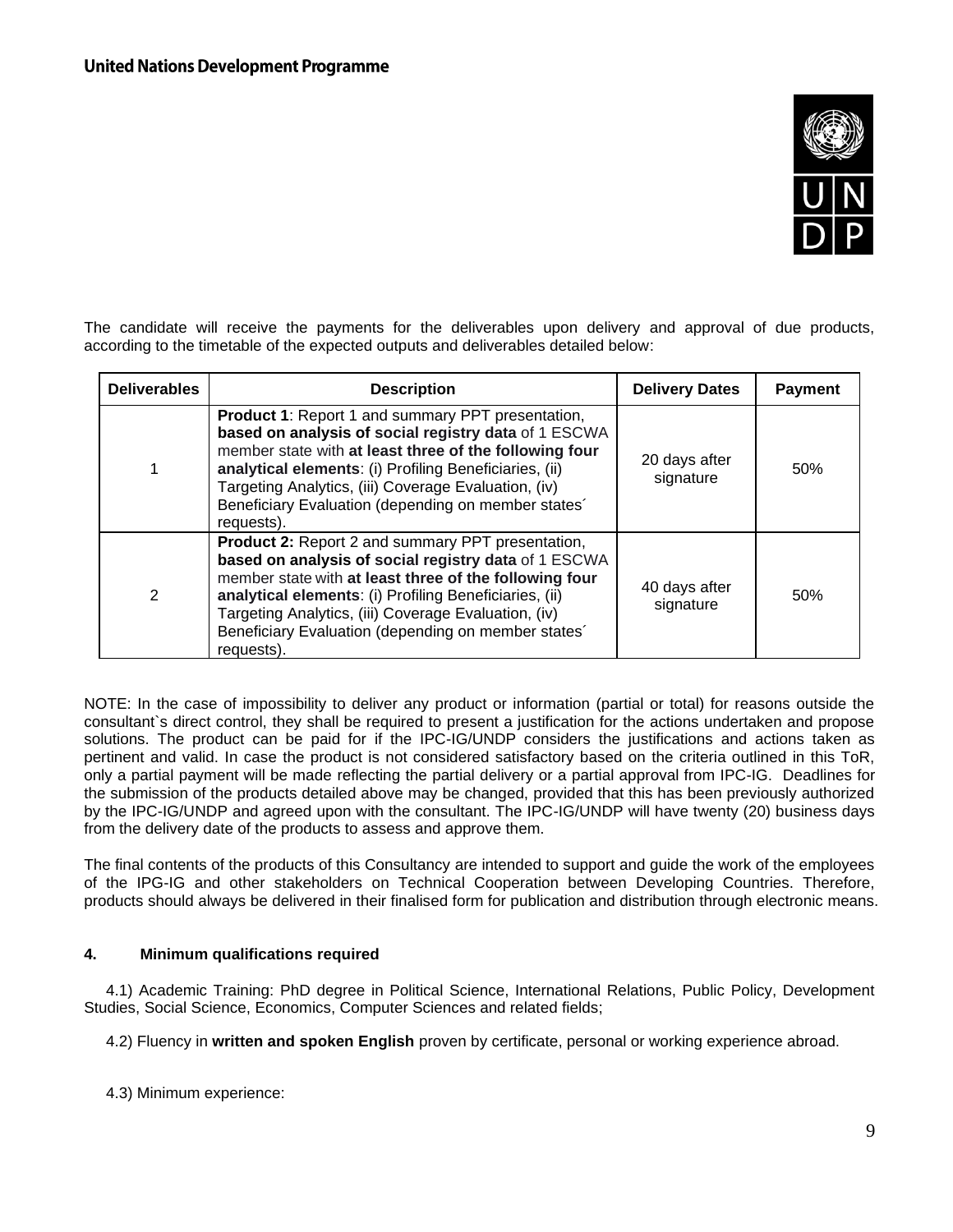

- at least 6 years of academic or work experience with analysis or design of social protection policies and programmes.
- At least **3 years of** of academic or work experience with analysis or design of **social protection policies in the MENA region**
- At least **5 years of experience developing statistical** analyses to support policy making decisions.
- **Advanced knowledge of statistical and/ programming packages (i.e. Stata, R, Phyton).**

### **5. Contract Duration**

The deadline for performing the activities contained in these Terms of Reference is 45 (fourtyfive) days, counted from the date of signing the contract, including the periods of analysis and approval of the products by the Project Manager.

## **6. Duty Station**

Home Based

#### 7. **Supervision**

The consultant will be working under the supervision of an IPC-IG Senior Research Coordinator.

#### **8. Travel**

Travel is foreseen to 2 ESCWA member state countries to present the reports. (to be organsied by ESCWA) All travel costs wil be covered by ESCWA.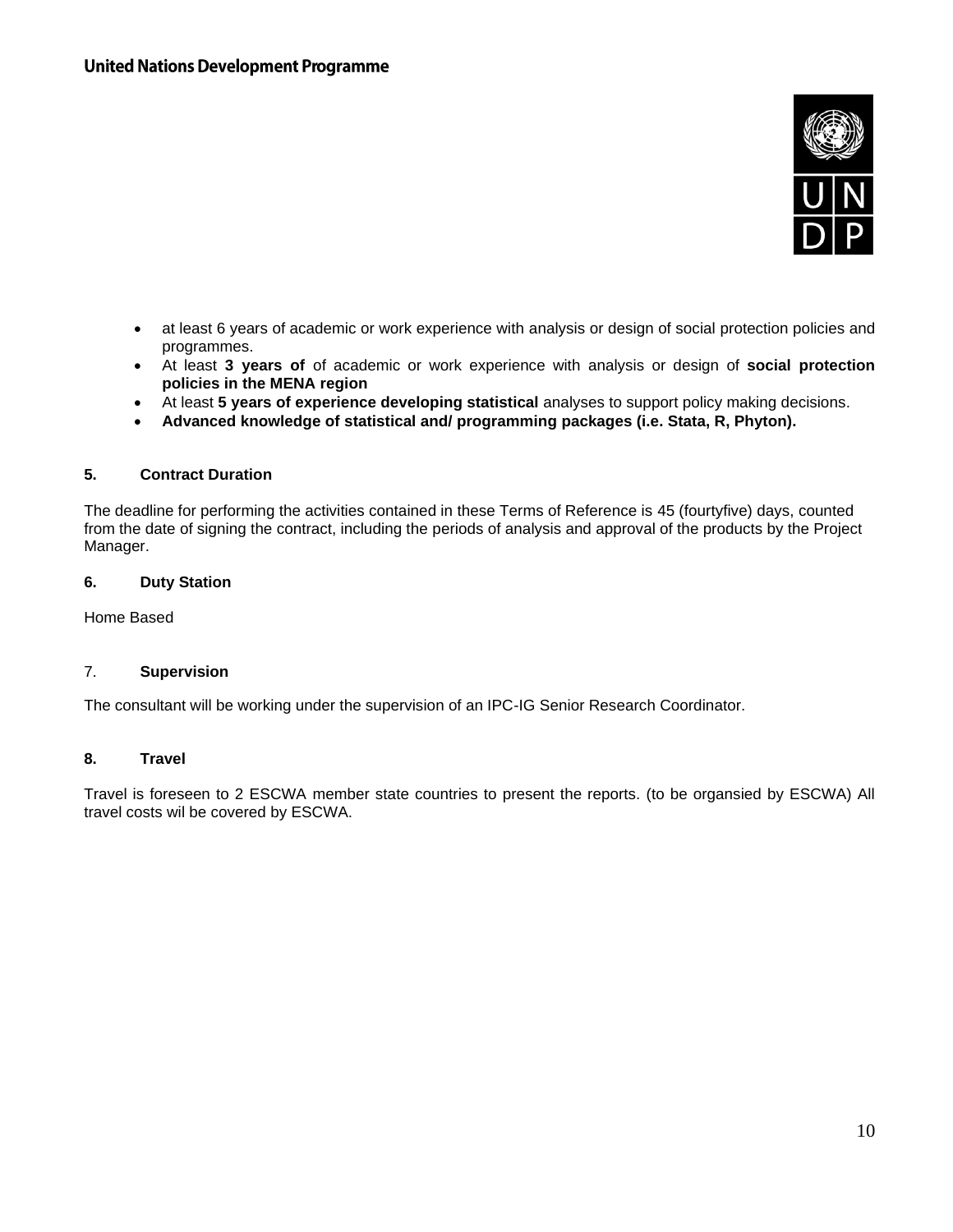

# **Annex II – Evaluation and Selection Criteria**

According to the UNDP rules applicable to the hiring of consultants in the IC modality, applications must contain technical proposal (Curriculum Vitae) and financial proposal.

- The proposal submitted in separate files
	- o Curriculum Vitae
	- $\circ$  Price Proposal in PDF (duly signed). Non-compliance with the provisions of this Notice shall be over considered:
	- o

At the time of signing the contract, more information may be requested on the training of academic experience of the winning candidate (supporting documentation).

#### **Classification of Technical Proposals: CV**

The curriculum will be analyzed in one step, according to the following criteria:

i) Stage (Qualifying/Non-Pointable):

Compliance with minimum qualifications, defined in item 4. MINIMUM QUALIFICATIONS REQUIRED

It has an eliminatory character, that is, if the candidate does not meet the minimum qualifications required, he/she will be eliminated from the event.

#### **About the evaluation**

The Evaluation Committee shall be composed of up to three (3) UNDP officials. The individual analysis is performed according to the candidate's information, presented in the Curriculum Vitae - CV. Therefore, it is important that the candidate clearly indicates, in his/her CV, the required mandatory professional experiences, so that the Evaluation Committee can carry out the appropriate analysis.

2. Individual consultants will be evaluated based on the methodology: *Lowest price and technically compliant offer.*

*The contract award will be made to the individual consultant whose offer has been evaluated and determined as both:*

*a) responsive/compliant/acceptable, and*

*b) offering the lowest price/cost*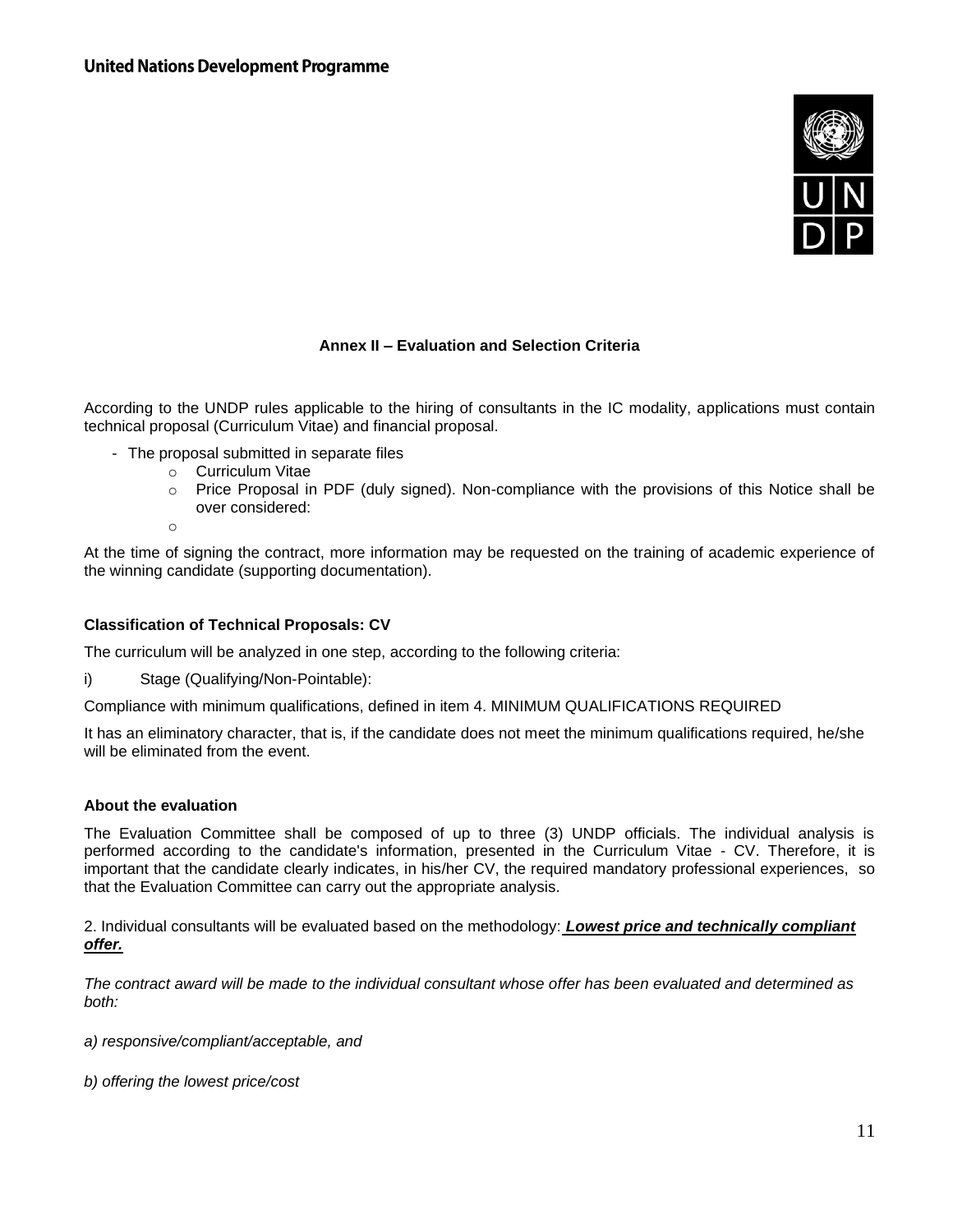

*"responsive/compliant/acceptable" can be defined as fully meeting the TOR provided.*

# **3. SPECIAL CONSIDERATIONS**

This process will be conducted by the UNDP, following the rules and guidelines of the agency (simplified selection and procurement through the IC—Individual Contract modality).

*According to the UNDSS (United Nations Department of Safety and Security) rules, hired consultant must conclude the BSAFE – security course (online and mandatory course).*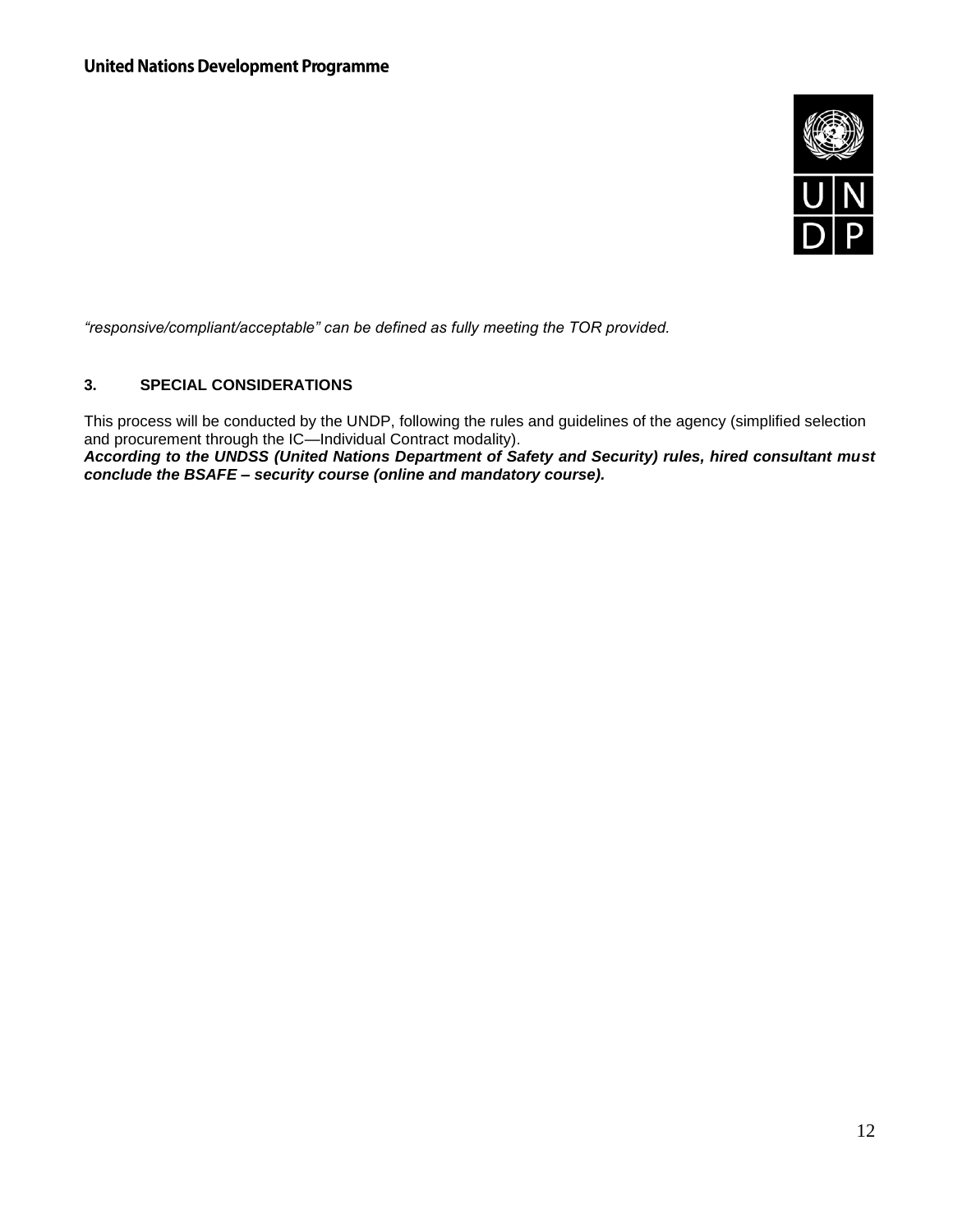

#### **Annex IV – Contract Model**

## **UNITED NATIONS DEVELOPMENT PROGRAMME**



# **Contract for the services of an Individual Contractor**

 **No\_\_\_\_\_\_\_\_\_\_\_\_**

This Contract is entered into on [insert date] between the United Nations Development Programme (hereinafter referred to as "UNDP") and \_\_\_\_\_\_\_\_\_\_\_\_\_\_\_\_\_\_\_\_\_\_\_\_\_\_\_\_\_\_\_\_\_\_\_ (hereinafter referred to as "the Individual Contractor") whose address is

WHEREAS UNDP desires to engage the services of the Individual Contractor on the terms and conditions hereinafter set forth, and:

WHEREAS the Individual Contractor is ready and willing to accept this Contract with UNDP on the said terms and conditions,

NOW, THEREFORE, the Parties hereby agree as follows:

\_\_\_\_\_\_\_\_\_\_\_\_\_\_\_\_\_\_\_\_\_\_\_\_\_\_\_\_\_\_\_\_\_\_\_\_\_\_\_\_\_\_\_\_\_\_\_\_\_\_\_\_\_\_\_\_\_\_\_\_\_\_\_\_\_\_\_\_\_\_\_\_.

#### **1. Nature of services**

The Individual Contractor shall perform the services as described in the Terms of References which form an integral part of this Contract and are attached hereto as *Annex I* in the following Duty Station(s): \_\_\_\_\_\_\_\_\_\_\_\_\_\_\_\_\_\_\_\_\_\_\_\_\_\_\_\_\_\_\_\_\_\_\_\_\_\_\_\_\_\_\_\_\_\_\_\_\_\_\_\_\_\_\_\_.

#### **2. Duration**

This Individual Contract shall commence on [insert date], and shall expire upon satisfactory completion of the services described in the Terms of Reference mentioned above, but not later than [insert date], unless sooner terminated in accordance with the terms of this Contract. This Contract is subject to the General Conditions of Contract for Individual contractors which are available on UNDP website at www.undp.org/procurement and are attached hereto as *Annex II.*

#### **3. Consideration**

As full consideration for the services performed by the Individual Contractor under the terms of this Contract, including, unless otherwise specified, his/her travel to and from the Duty Station(s), any other travel required in the fulfillment of the Terms of Reference in Annex I, and living expenses in the Duty Station(s), UNDP shall pay the Individual Contractor a total of [currency] ----------- in accordance with the table set forth below<sup>1</sup>. Payments shall be made following certification by UNDP that the services related to each Deliverable, as described below, have been satisfactorily performed and the Deliverables have been achieved by or before the due dates specified below, if any.

| <b>DELIVERABLE</b> | <b>DUE DATE</b> | <b>AMOUNT IN</b><br>[CURRENCY] |
|--------------------|-----------------|--------------------------------|
|                    |                 |                                |
|                    |                 |                                |
|                    |                 |                                |
|                    |                 |                                |

<sup>1</sup> For payments which are not output-based lump sum, indicate the maximum number of working days/hours/units, any out of pocket expense (travel, per diem…) and the corresponding fee/cost in the Deliverable (s) table.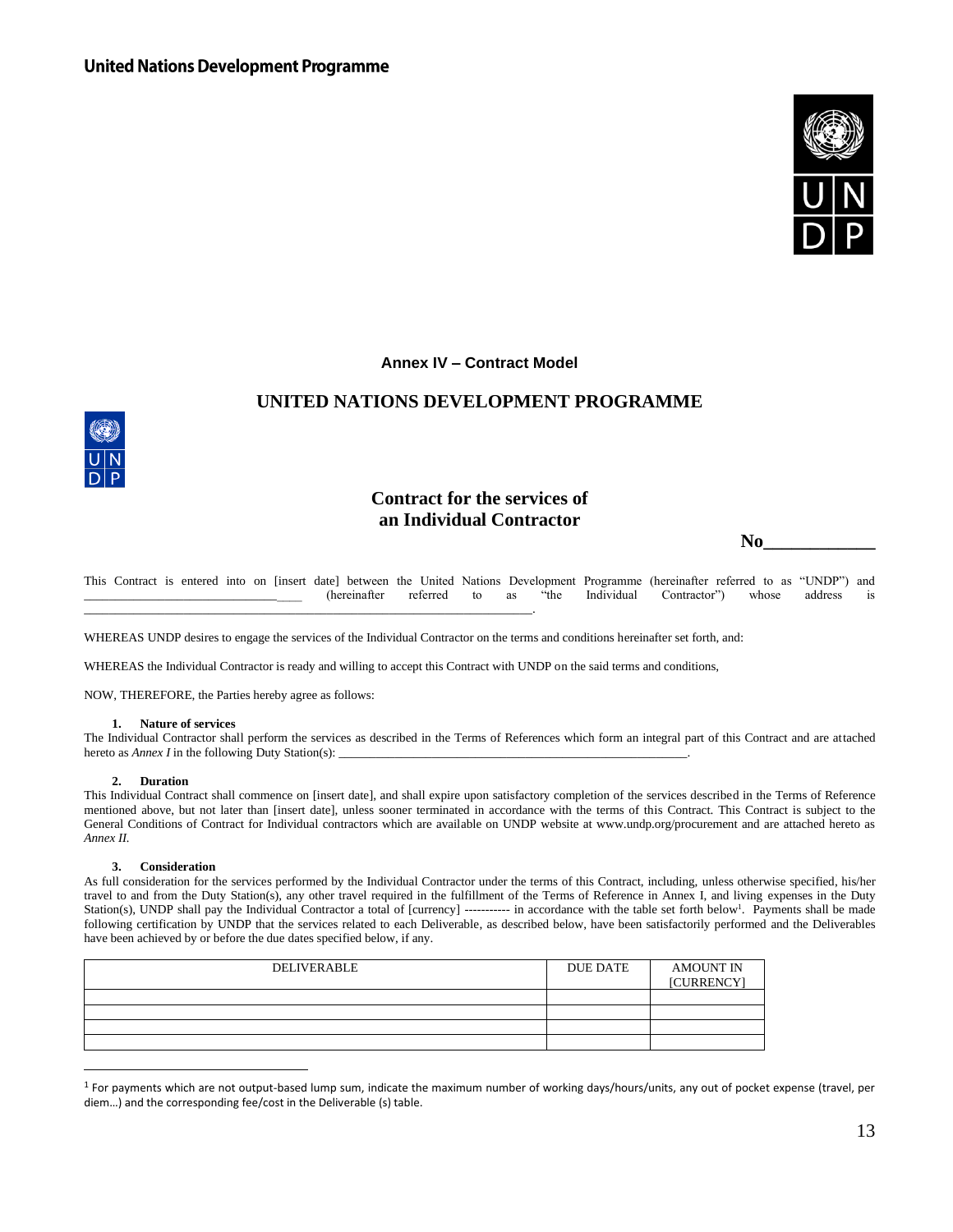

If unforeseen travel outside the Duty Station not required by the Terms of Reference is requested by UNDP, and upon prior written agreement, such travel shall be at UNDP's expense and the Individual Contractor shall receive a *per diem* not to exceed United Nations daily subsistence allowance rate in such other location(s).

Where two currencies are involved, the rate of exchange shall be the official rate applied by the United Nations on the day the UNDP instructs its bank to effect the payment(s).

#### **4. Rights and Obligations of the Individual contractor**

The rights and obligations of the Individual Contractor are strictly limited to the terms and conditions of this Contract, including its Annexes. Accordingly, the Individual Contractor shall not be entitled to any benefit, payment, subsidy, compensation or entitlement, except as expressly provided in this Contract. The Individual Contractor shall be solely liable for claims by third parties arising from the Individual Contractor's own acts or omissions in the course of performing this Contract, and under no circumstances shall UNDP be held liable for such claims by third parties.

#### **5. Beneficiary**

The Individual Contractor selects \_\_\_\_\_\_\_\_\_\_\_\_\_\_\_\_\_\_\_ as beneficiary of any amounts owed under this Contract in the event of death of the Individual Contractor while performing services hereunder. This includes the payment of any service-incurred liability insurance attributable to the performance of the services for UNDP.

\_\_\_\_\_\_\_\_\_\_\_\_\_\_\_\_\_\_\_\_\_\_\_\_\_\_\_\_\_\_\_\_\_\_\_\_\_\_\_\_\_\_\_\_\_\_\_\_\_\_\_\_\_\_\_\_\_\_\_\_\_\_\_\_\_\_\_\_\_\_\_\_\_\_\_\_\_\_\_\_\_\_\_\_\_\_\_\_\_\_\_\_\_\_\_\_\_\_\_\_\_\_\_\_\_\_\_\_

\_\_\_\_\_\_\_\_\_\_\_\_\_\_\_\_\_\_\_\_\_\_\_\_\_\_\_\_\_\_\_\_\_\_\_\_\_\_\_\_\_\_\_\_\_\_\_\_\_\_\_\_\_\_\_\_\_\_\_\_\_\_\_\_\_\_\_\_\_\_\_\_\_\_\_\_\_\_\_\_\_\_\_\_\_\_\_\_\_\_\_\_\_\_\_\_\_\_\_\_\_\_\_\_\_\_\_\_ \_\_\_\_\_\_\_\_\_\_\_\_\_\_\_\_\_\_\_\_\_\_\_\_\_\_\_\_\_\_\_\_\_\_\_\_\_\_\_\_\_\_\_\_\_\_\_\_\_\_\_\_\_\_\_\_\_\_\_\_\_\_\_\_\_\_\_\_\_\_\_\_\_\_\_\_\_\_\_\_\_\_\_\_\_\_\_\_\_\_\_\_\_\_\_\_\_\_\_\_\_\_\_\_\_\_\_\_

 $\_$  ,  $\_$  ,  $\_$  ,  $\_$  ,  $\_$  ,  $\_$  ,  $\_$  ,  $\_$  ,  $\_$  ,  $\_$  ,  $\_$  ,  $\_$  ,  $\_$  ,  $\_$  ,  $\_$  ,  $\_$  ,  $\_$  ,  $\_$  ,  $\_$  ,  $\_$  ,  $\_$  ,  $\_$  ,  $\_$  ,  $\_$  ,  $\_$  ,  $\_$  ,  $\_$  ,  $\_$  ,  $\_$  ,  $\_$  ,  $\_$  ,  $\_$  ,  $\_$  ,  $\_$  ,  $\_$  ,  $\_$  ,  $\_$  ,

Mailing address, email address and phone number of beneficiary:

Mailing address, email address and phone number of emergency contact (if different from beneficiary):

IN WITNESS WHEREOF, the Parties hereto have executed this Contract.

**By signing below, I, the Individual Contractor, acknowledge and agree that I have read and accept the terms of this Contract, including the General Conditions of Contracts for Individual contractors available on UNDP website at** www.undp.org/procurement **and attached hereto in Annex II which form an integral part of this Contract, and that I have read and understood, and agree to abide by the standards of conduct set forth in the Secretary-General's bulletins ST/SGB/2003/13 of 9 October 2003, entitled "Special Measures for Protection from Sexual Exploitation and Sexual Abuse" and ST/SGB/2002/9 of 18 June 2002, entitled "Regulations Governing the Status, Basic Rights and Duties of Officials other than Secretariat Officials, and Experts on Mission".**

□ The Individual Contractor has submitted a Statement of Good Health and confirmation of immunization.

| <b>AUTHORIZING OFFICER:</b><br><b>United Nations Development Programme</b> | <b>INDIVIDUAL CONTRACTOR:</b>                                                                                                                                                                                                  |
|----------------------------------------------------------------------------|--------------------------------------------------------------------------------------------------------------------------------------------------------------------------------------------------------------------------------|
|                                                                            |                                                                                                                                                                                                                                |
|                                                                            | Signature; expression of the state of the state of the state of the state of the state of the state of the state of the state of the state of the state of the state of the state of the state of the state of the state of th |
|                                                                            |                                                                                                                                                                                                                                |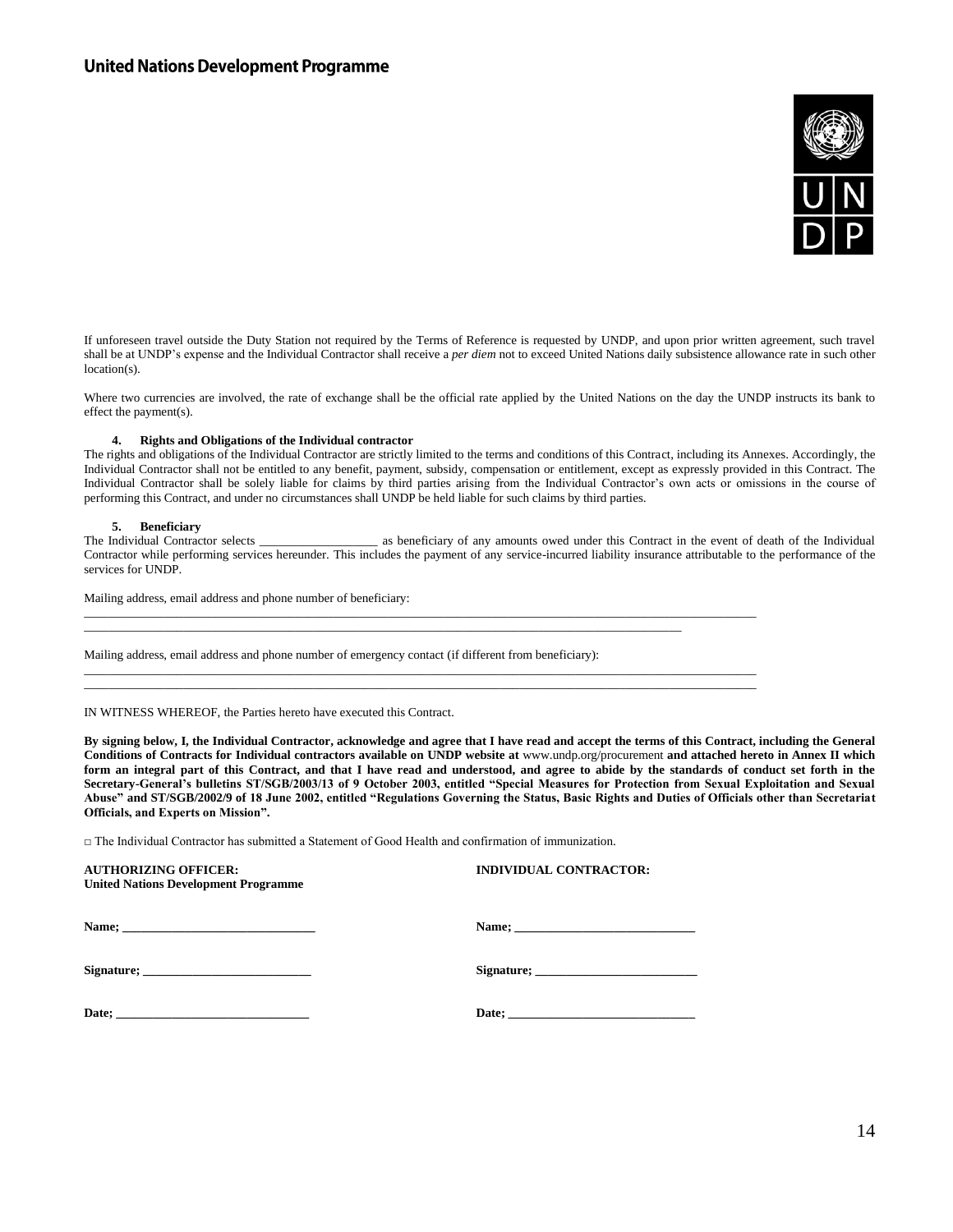

#### **GENERAL CONDITIONS OF CONTRACT FOR THE SERVICES OF INDIVIDUAL CONTRACTORS**

1 February 2012

1. **LEGAL STATUS:** The Individual contractor shall have the legal status of an independent contractor vis-à-vis the United Nations Development Programme (UNDP), and shall not be regarded, for any purposes, as being either a "staff member" of UNDP, under the UN Staff Regulations and Rules, or an "official" of UNDP, for purposes of the Convention on the Privileges and Immunities of the United Nations, adopted by the General Assembly of the United Nations on 13 February 1946. Accordingly, nothing within or relating to the Contract shall establish the relationship of employer and employee, or of principal and agent, between UNDP and the Individual contractor. The officials, representatives, employees or subcontractors of UNDP and of the Individual contractor, if any, shall not be considered in any respect as being the employees or agents of the other, and UNDP and the Individual contractor shall be solely responsible for all claims arising out of or relating to their engagement of such persons or entities.

2. **STANDARDS OF CONDUCT: In General**: The Individual contractor shall neither seek nor accept instructions from any authority external to UNDP in connection with the performance of his or her obligations under the Contract. Should any authority external to UNDP seek to impose any instructions regarding the Individual contractor's performance under the Contract, the Individual contractor shall promptly notify UNDP and shall provide all reasonable assistance required by UNDP. The Individual contractor shall not take any action in respect of his or her performance of the Contract or otherwise related to his or her obligations under the Contract that may adversely affect the interests of UNDP. The Individual contractor shall perform his or her obligations under the Contract with the fullest regard to the interests of UNDP. The Individual contractor warrants that she or he has not and shall not offer any direct or indirect benefit arising from or related to the performance of the Contract or the award thereof to any representative, official, employee or other agent of UNDP. The Individual contractor shall comply with all laws, ordinances, rules and regulations bearing upon the performance of his or her obligations under the Contract. In the performance of the Contract the Individual contractor shall comply with the standards of conduct set in the Secretary General's Bulletin ST/SGB/2002/9 of 18 June 2002, entitled "Regulations Governing the Status, Basic Rights and Duties of Officials other than Secretariat Officials, and Expert on Mission". The Individual contractor must comply with all security directives issued by UNDP.

**Prohibition of Sexual Exploitation and Abuse**: In the performance of the Contract, the Individual contractor shall comply with the standards of conduct set forth in the Secretary-General's bulletin ST/SGB/2003/13 of 9 October 2003, concerning "Special measures for protection from sexual exploitation and sexual abuse". In particular, the Individual contractor shall not engage in any conduct that would constitute sexual exploitation or sexual abuse, as defined in that bulletin.

The Individual contractor acknowledges and agrees that any breach of any of the provisions hereof shall constitute a breach of an essential term of the Contract, and, in addition to any other legal rights or remedies available to any person, shall give rise to grounds for suspension or termination of the Contract. In addition, nothing herein shall limit the right of UNDP to refer any alleged breach of the foregoing standards of conduct or any other terms of the Contract to the relevant national authorities for appropriate legal action.

3. **TITLE RIGHTS, COPYRIGHTS, PATENTS AND OTHER PROPRIETARY RIGHTS:** Title to any equipment and supplies that may be furnished by UNDP to the Individual contractor for the performance of any obligations under the Contract shall rest with UNDP, and any such equipment and supplies shall be returned to UNDP at the conclusion of the Contract or when no longer needed by the Individual contractor. Such equipment and supplies, when returned to UNDP, shall be in the same condition as when delivered to the Individual contractor, subject to normal wear and tear, and the Individual contractor shall be liable to compensate UNDP for any damage or degradation of the equipment and supplies that is beyond normal wear and tear.

UNDP shall be entitled to all intellectual property and other proprietary rights, including, but not limited to, patents, copyrights and trademarks, with regard to products, processes, inventions, ideas, know-how or documents and other materials which the Individual contractor has developed for UNDP under the Contract and which bear a direct relation to, or are produced or prepared or collected in consequence of, or during the course of, the performance of the Contract, and the Individual contractor acknowledges and agrees that such products, documents and other materials constitute works made for hire for UNDP. However, to the extent that any such intellectual property or other proprietary rights consist of any intellectual property or other proprietary rights of the Individual contractor: (a) that pre-existed the performance by the Individual contractor of his or her obligations under the Contract, or (b) that the Individual contractor may develop or acquire, or may have developed or acquired, independently of the performance of his or her obligations under the Contract, UNDP does not and shall not claim any ownership interest thereto, and the Individual contractor grants to UNDP a perpetual license to use such intellectual property or other proprietary right solely for the purposes of and in accordance with the requirements of the Contract. At the request of UNDP, the Individual contractor shall take all necessary steps, execute all necessary documents and generally assist in securing such proprietary rights and transferring or licensing them to UNDP in compliance with the requirements of the applicable law and of the Contract. Subject to the foregoing provisions, all maps, drawings, photographs, mosaics, plans, reports, estimates, recommendations, documents and all other data compiled by or received by the Individual contractor under the Contract shall be the property of UNDP, shall be made available for use or inspection by UNDP at reasonable times and in reasonable places, shall be treated as confidential and shall be delivered only to UNDP authorized officials on completion of services under the Contract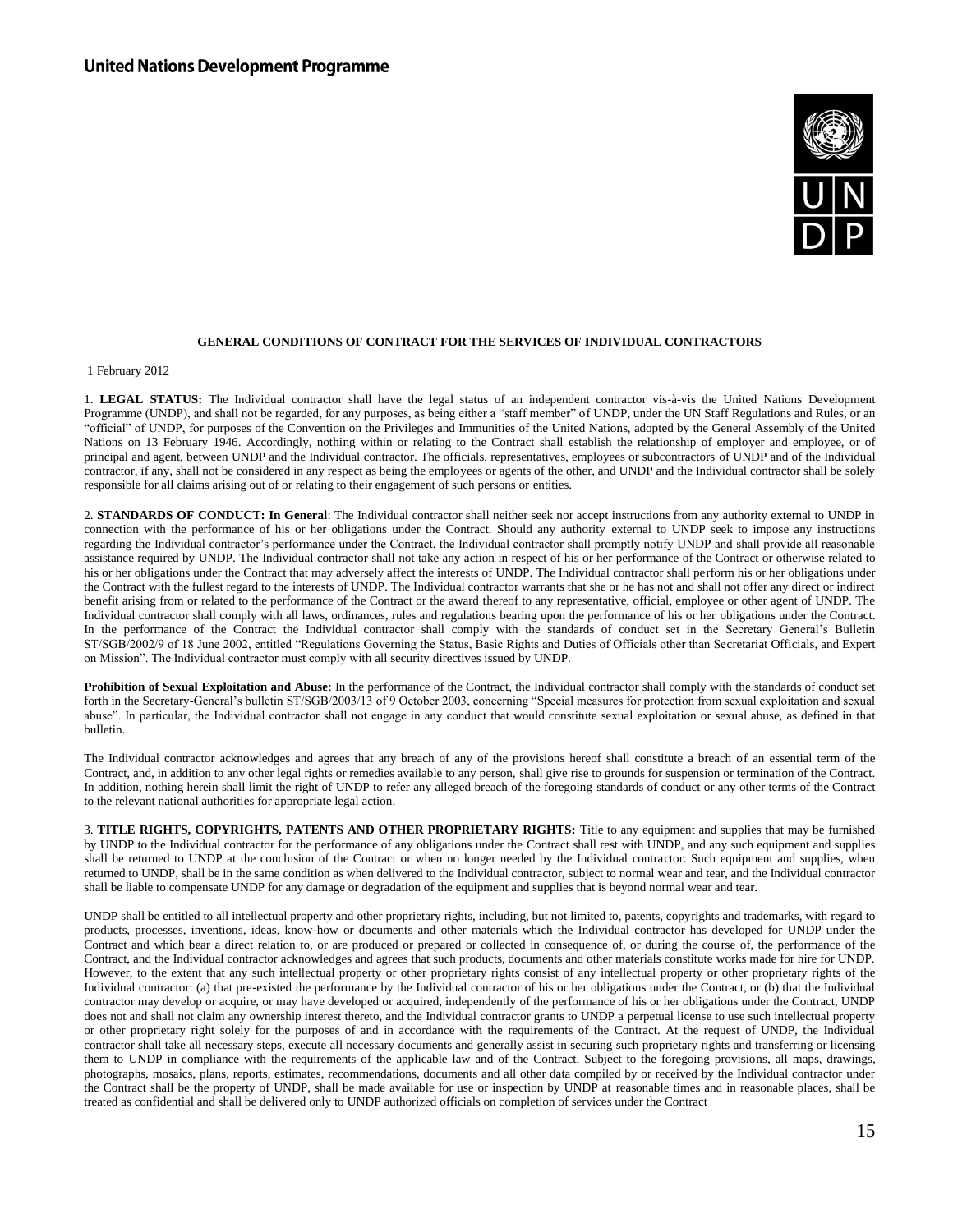

4. **CONFIDENTIAL NATURE OF DOCUMENTS AND INFORMATION:** Information and data that are considered proprietary by either UNDP or the Individual contractor or that are delivered or disclosed by one of them ("Discloser") to the other ("Recipient") during the course of performance of the Contract, and that are designated as confidential ("Information"), shall be held in confidence and shall be handled as follows. The Recipient of such Information shall use the same care and discretion to avoid disclosure, publication or dissemination of the Discloser's Information as it uses with its own similar information that it does not wish to disclose, publish or disseminate, and the Recipient may otherwise use the Discloser's Information solely for the purpose for which it was disclosed. The Recipient may disclose confidential Information to any other party with the Discloser's prior written consent, as well as to the Recipient's officials, representatives, employees, subcontractors and agents who have a need to know such confidential Information solely for purposes of performing obligations under the Contract. Subject to and without any waiver of the privileges and immunities of UNDP, the Individual contractor may disclose Information to the extent required by law, *provided that* the Individual contractor will give UNDP sufficient prior notice of a request for the disclosure of Information in order to allow UNDP to have a reasonable opportunity to take protective measures or such other action as may be appropriate before any such disclosure is made. UNDP may disclose Information to the extent required pursuant to the Charter of the United Nations, resolutions or regulations of the General Assembly or its other governing bodies, or rules promulgated by the Secretary-General. The Recipient shall not be precluded from disclosing Information that is obtained by the Recipient from a third party without restriction, is disclosed by the Discloser to a third party without any obligation of confidentiality, is previously known by the Recipient, or at any time is developed by the Recipient completely independently of any disclosures hereunder. These obligations and restrictions of confidentiality shall be effective during the term of the Contract, including any extension thereof, and, unless otherwise provided in the Contract, shall remain effective following any termination of the Contract. Notwithstanding the foregoing, the Individual contractor acknowledges that UNDP may, in its sole discretion, disclose the purpose, type, scope, duration and value of the Contract, the name of the Individual contractor, and any relevant information related to the award of the Contract.

5. **TRAVEL, MEDICAL CLEARANCE AND SERVICE INCURRED DEATH, INJURY OR ILLNESS:** If the Individual contractor is required by UNDP to travel beyond commuting distance from the Individual contractor's usual place of residence, and upon prior written agreement, such travel shall be at the expense of UNDP. Such travel shall be at economy fare when by air.

UNDP may require the Individual contractor to submit a "statement of good health" from a recognized physician prior to commencement of services in any offices or premises of UNDP, or before engaging in any travel required by UNDP, or connected with the performance of the Contract. The Individual contractor shall provide such a statement as soon as practicable following such request, and prior to engaging in any such travel, and the Individual contractor warrants the accuracy of any such statement, including, but not limited to, confirmation that the Individual contractor has been fully informed regarding the requirements for inoculations for the country or countries to which travel may be authorized.

In the event of death, injury or illness of the Individual contractor which is attributable to the performance of services on behalf of UNDP under the terms of the Contract while the Individual contractor is traveling at UNDP expense or is 2 February 2012 performing any services under the Contract in any offices or premises of UNDP, the Individual contractor or the Individual contractor's dependents, as appropriate, shall be entitled to compensation equivalent to that provided under the UNDP insurance policy, available upon request.

6. **PROHIBITION ON ASSIGNMENT; MODIFICATIONS:** The Individual contractor may not assign, delegate, transfer, pledge or make any other disposition of the Contract, of any part thereof, or of any of the rights, claims or obligations under the Contract except with the prior written authorization of UNDP, and any attempt to do so shall be null and void. The terms or conditions of any supplemental undertakings, licenses or other forms of Contract concerning any goods or services to be provided under the Contract shall not be valid and enforceable against UNDP nor in any way shall constitute a contract by UNDP thereto, unless any such undertakings, licenses or other forms of contract are the subject of a valid written undertaking by UNDP. No modification or change in the Contract shall be valid and enforceable against UNDP unless provided by means of a valid written amendment to the Contract signed by the Individual contractor and an authorized official or appropriate contracting authority of UNDP.

7. **SUBCONTRACTORS:** In the event that the Individual contractor requires the services of subcontractors to perform any obligations under the Contract, the Individual contractor shall obtain the prior written approval of UNDP for any such subcontractors. UNDP may, in its sole discretion, reject any proposed s u b contractor or require such subcontractor's removal without having to give any justification therefore, and such rejection shall not entitle the Individual contractor to claim any delays in the performance, or to assert any excuses for the non-performance, of any of his or her obligations under the Contract. The Individual contractor shall be solely responsible for all services and obligations performed by his or her subcontractors. The terms of any subcontract shall be subject to, and shall be construed in a manner that is fully in accordance with, all of the terms and conditions of the Contract.

8. **USE OF NAME, EMBLEM OR OFFICIAL SEAL OF THE UNITED NATIONS**: The Individual contractor shall not advertise or otherwise make public for purposes of commercial advantage or goodwill that it has a contractual relationship with UNDP, nor shall the Individual contractor, in any manner whatsoever, use the name, emblem or official seal of UNDP, or any abbreviation of the name of UNDP, in connection with his or her business or otherwise without the written permission of UNDP.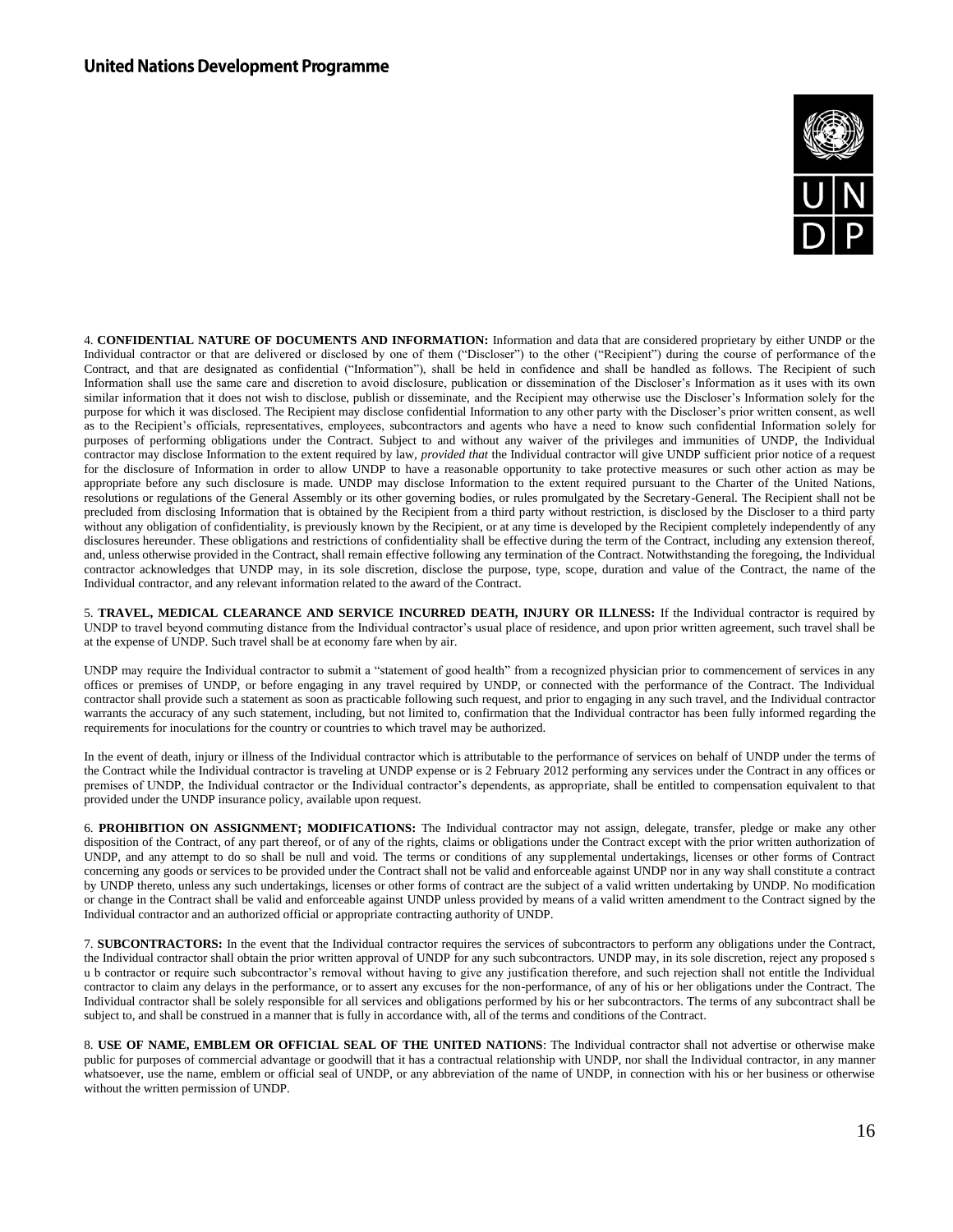

9. **INDEMNIFICATION**: The Individual contractor shall indemnify, defend, and hold and save harmless UNDP, and its officials, agents and employees, from and against all suits, proceedings, claims, demands, losses and liability of any kind or nature, including, but not limited to, all litigation costs and expenses, attorney's fees, settlement payments and damages, based on, arising from, or relating to: (a) allegations or claims that the use by UNDP of any patented device, any copyrighted material or any other goods or services provided to UNDP for its use under the terms of the Contract, in whole or in part, separately or in combination, constitutes an infringement of any patent, copyright, trademark or other intellectual property right of any third party; or (b) any acts or omissions of the Individual contractor, or of any subcontractor or anyone directly or indirectly employed by them in the performance of the Contract, which give rise to legal liability to anyone not a party to the Contract, including, without limitation, claims and liability in the nature of a claim for workers' compensation.

10. **INSURANCE**: The Individual contractor shall pay UNDP promptly for all loss, destruction or damage to the property of UNDP caused by the Individual contractor, or of any subcontractor, or anyone directly or indirectly employed by them in the performance of the Contract. The Individual contractor shall be solely responsible for taking out and for maintaining adequate insurance required to meet any of his or her obligations under the Contract, as well as for arranging, at the Individual contractor's sole expense, such life, health and other forms of insurance as the Individual contractor may consider to be appropriate to cover the period during which the Individual contractor provides services under the Contract. The Individual contractor acknowledges and agrees that none of the insurance arrangements the Individual contractor shall, in any way, be construed to limit the Individual contractor's liability arising under or relating to the Contract.

11. **ENCUMBRANCES AND LIENS:** The Individual contractor shall not cause or permit any lien, attachment or other encumbrance by any person to be placed on file or to remain on file in any public office or on file with UNDP against any monies due to the Individual contractor or to become due for any work donor or against any goods supplied or materials furnished under the Contract, or by reason of any other claim or demand against the Individual contractor.

12. **FORCE MAJEURE; OTHER CHANGES IN CONDITIONS:** In the event of and as soon as possible after the occurrence of any cause constituting *force majeure*, the Individual contractor shall give notice and full particulars in writing to UNDP of such occurrence or cause if the Individual contractor is thereby rendered unable, wholly or in part, to perform his or her obligations and meet his or her responsibilities under the Contract. The Individual contractor shall also notify UNDP of any other changes in conditions or the occurrence of any event, which interferes or threatens to interfere with the performance of the Contract. Not more than fifteen (15) days following the provision of such notice of *force majeure* or other changes in conditions or occurrence, the Individual contractor shall also submit a statement to UNDP of estimated expenditures that will likely be incurred for the duration of the change in conditions or the event. On receipt of the notice or notices required hereunder, UNDP shall take such action as it considers, in its sole discretion, to be appropriate or necessary in the circumstances, including the granting to the Individual contractor of a reasonable extension of time in which to perform any obligations under the Contract or suspension thereof.

*Force majeure* as used herein means any unforeseeable and irresistible act of nature, any act of war (whether declared or not), invasion, revolution, insurrection, or any other acts of a similar nature or force, *provided that* such acts arise from causes beyond the control and without the fault or negligence of the Individual contractor. The Individual contractor acknowledges and agrees that, with respect to any obligations under the Contract that the Individual contractor must perform in or for any areas in which UNDP is engaged in, preparing to engage in, or disengaging from any peacekeeping, humanitarian or similar operations, any delay or failure to perform such obligations arising from or relating to harsh conditions within such areas or to any incidents of civil unrest occurring in such areas shall not, in and of itself, constitute *force majeure* under the Contract.

13. **TERMINATION**: Either party may terminate the Contract, in whole or in part, upon giving written notice to the other party. The period of notice shall be five (5) days in the case of contracts for a total period of less than two (2) months and fourteen (14) days in the case of contracts for a longer period. The initiation of conciliation or arbitral proceedings, as provided below, shall not be deemed to be a "cause" for or otherwise to be in itself a termination of the Contract. UNDP may, without prejudice to any other right or remedy available to it, terminate the Contract forthwith in the event that: (a) the Individual contractor is adjudged bankrupt, or is liquidated, or becomes insolvent, applies for moratorium or stay on any payment or repayment obligations, or applies to be declared insolvent; (b) the Individual contractor is granted a moratorium or a stay or is declared insolvent; (c) the Individual contractor makes an assignment for the benefit of one or more of his or her creditors; (d) a Receiver is appointed on account of the insolvency of the Individual contractor; (e) the Individual contractor offers a settlement in lieu of bankruptcy or receivership; or (f) UNDP reasonably determines that the Individual contractor has become subject to a materially adverse change in financial condition that threatens to endanger or otherwise substantially affect the ability of the Individual contractor to perform any of the obligations under the Contract.

In the event of any termination of the Contract, upon receipt of notice of termination by UNDP, the Individual contractor shall, except as may be directed by UNDP in the notice of termination or otherwise in writing: (a) take immediate steps to bring the performance of any obligations under the Contract to a close in a prompt and orderly manner, and in doing so, reduce expenses to a minimum; (b) refrain from undertaking any further or additional commitments under the Contract as of and following the date of receipt of such notice; (c) deliver all completed or partially completed plans, drawings, information and other property that, if the Contract had been completed, would be required to be furnished to UNDP thereunder; (d) complete performance of the services not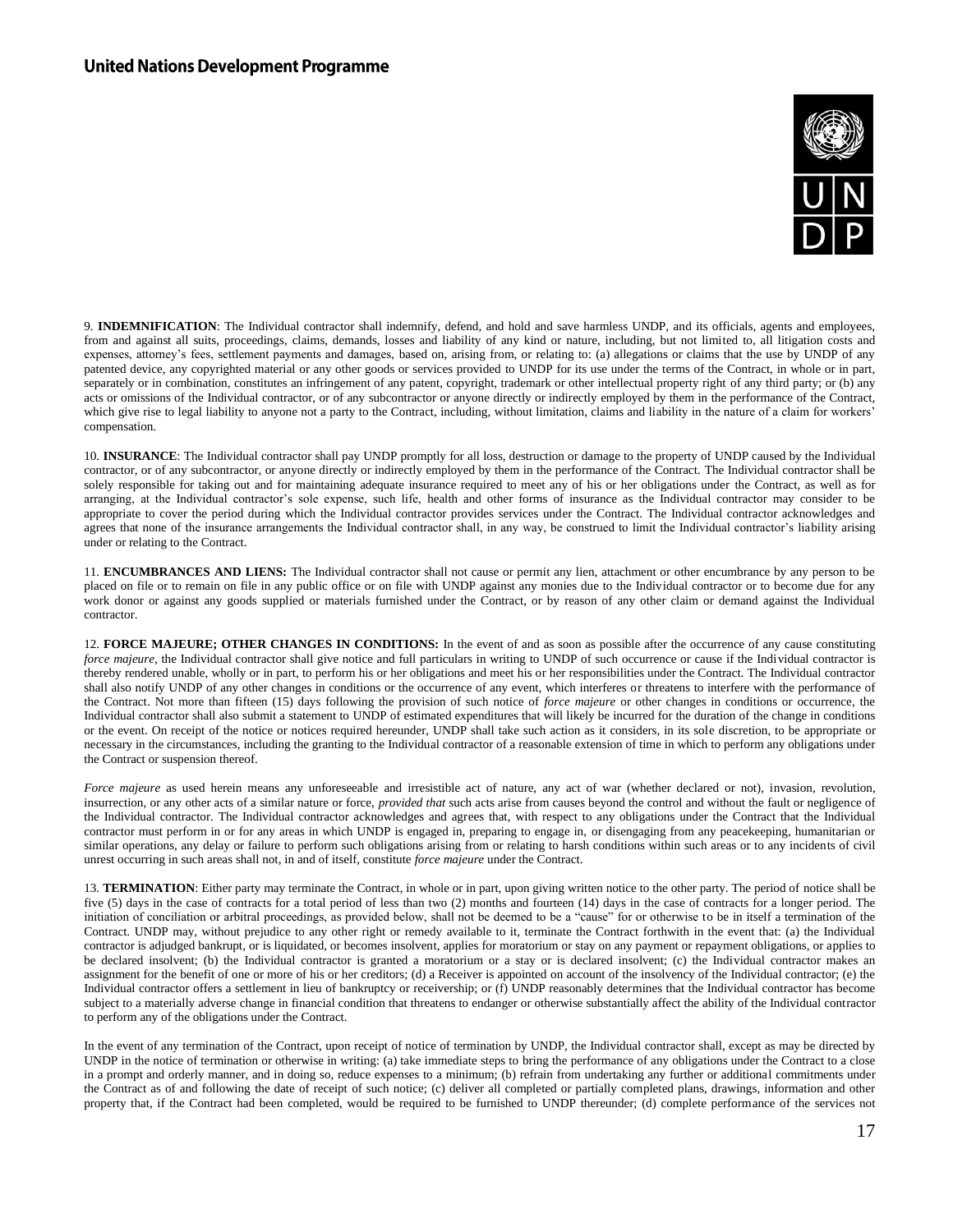

terminated; and (e) take any other action that may be necessary, or that UNDP may direct in writing, for the protection and preservation of any property, whether tangible or intangible, related to the Contract that is in the possession of the Individual contractor and in which UNDP has or may be reasonably expected to acquire an interest.

In the event of any termination of the Contract, UNDP shall only be liable to pay the Individual contractor compensation on a pro rata basis for no more than the actual amount of work performed to the satisfaction of UNDP in accordance with the requirements of the Contract. Additional costs incurred by UNDP as a result of termination of the Contract by the Individual contractor may be withheld from any amount otherwise due to the Individual contractor by UNDP.

14. **NON-EXCLUSIVITY**: UNDP shall have no obligation respecting, and no limitations on, its right to obtain goods of the same kind, quality and quantity, or to obtain any services of the kind described in the Contract, from any other source at any time.

15. **TAXATION:** Article II, section 7, of the Convention on the Privileges and Immunities of the United Nations provides, *inter alia*, that the United Nations, including its subsidiary organs, is exempt from all direct taxes, except charges for public utility services, and is exempt from customs restrictions, duties and charges of a similar nature in respect of articles imported or exported for its official use. In the event any governmental authority refuses to recognize the exemptions of the United Nations from such taxes, restrictions, duties or charges, the Individual contractor shall immediately consult with UNDP to determine a mutually acceptable procedure. UNDP shall have no liability for taxes, duties or other similar charges payable by the Individual contractor in respect of any amounts paid to the Individual contractor under this Contract, and the Individual contractor acknowledges that UNDP will not issue any statements of earnings to the Individual contractor in respect of any such payments.

16. **AUDITS AND INVESTIGATIONS**: Each invoice paid by UNDP shall be subject to a post-payment audit by auditors, whether internal or external, of UNDP or by other authorized and qualified agents of UNDP. The Individual contractor acknowledges and agrees that UNDP may conduct investigations relating to any aspect of the Contract or the award thereof, and the obligations performed thereunder.

The Individual contractor shall provide full and timely cooperation with any post-payment audits or investigations hereunder. Such cooperation shall include, but shall not be limited to, the Individual contractor's obligation to make available any relevant documentation and information for the purposes of a postpayment audit or an investigation at reasonable times and on reasonable conditions. The Individual contractor shall require his or her employees, subcontractors and agents, if any, including, but not limited to, the Individual contractor's attorneys, accountants or other advisers, to reasonably cooperate with any post-payment audits or investigations carried out by UNDP hereunder.

If the findings or circumstances of a post-payment audit or investigation so warrant, UNDP may, in its sole discretion, take any measures that may be appropriate or necessary, including, but not limited to, suspension of the Contract, with no liability whatsoever to UNDP.

The Individual contractor shall refund to UNDP any amounts shown by a post-payment audit or investigation to have been paid by UNDP other than in accordance with the terms and conditions of the Contract. Such amount may be deducted by UNDP from any payment due to the Individual contractor under the Contract.

The right of UNDP to conduct a post-payment audit or an investigation and the Individual contractor's obligation to comply with such shall not lapse upon expiration or prior termination of the Contract.

#### 17. **SETTLEMENT OF DISPUTES**:

**AMICABLE SETTLEMENT**: UNDP and the Individual contractor shall use their best efforts to amicably settle any dispute, controversy or claim arising out of the Contract or the breach, termination or invalidity thereof. Where the parties wish to seek such an amicable settlement through conciliation, the conciliation shall take place in accordance with the Conciliation Rules then obtaining of the United Nations Commission on International Trade Law ("UNCITRAL"), or according to such other procedure as may be agreed between the parties in writing.

ARBITRATION: Any dispute, controversy or claim between the parties arising out of the Contract, or the breach, termination, or invalidity thereof, unless settled amicably, as provided above, shall be referred by either of the parties to arbitration in accordance with the UNCITRAL Arbitration Rules then obtaining. The decisions of the arbitral tribunal shall be based on general principles of international commercial law. For all evidentiary questions, the arbitral tribunal shall be guided by the Supplementary Rules Governing the Presentation and Reception of Evidence in International Commercial Arbitration of the International Bar Association, 28 May 1983 edition. The arbitral tribunal shall be empowered to order the return or destruction of goods or any property, whether tangible or intangible, or of any confidential information provided under the Contract, order the termination of the Contract, or order that any other protective measures be taken with respect to the goods, services or any other property, whether tangible or intangible, or of any confidential information provided under the Contract, as appropriate, all in accordance with the authority of the arbitral tribunal pursuant to Article 26 ("Interim Measures of Protection") and Article 32 ("Form and Effect of the Award") of the UNCITRAL Arbitration Rules. The arbitral tribunal shall have no authority to award